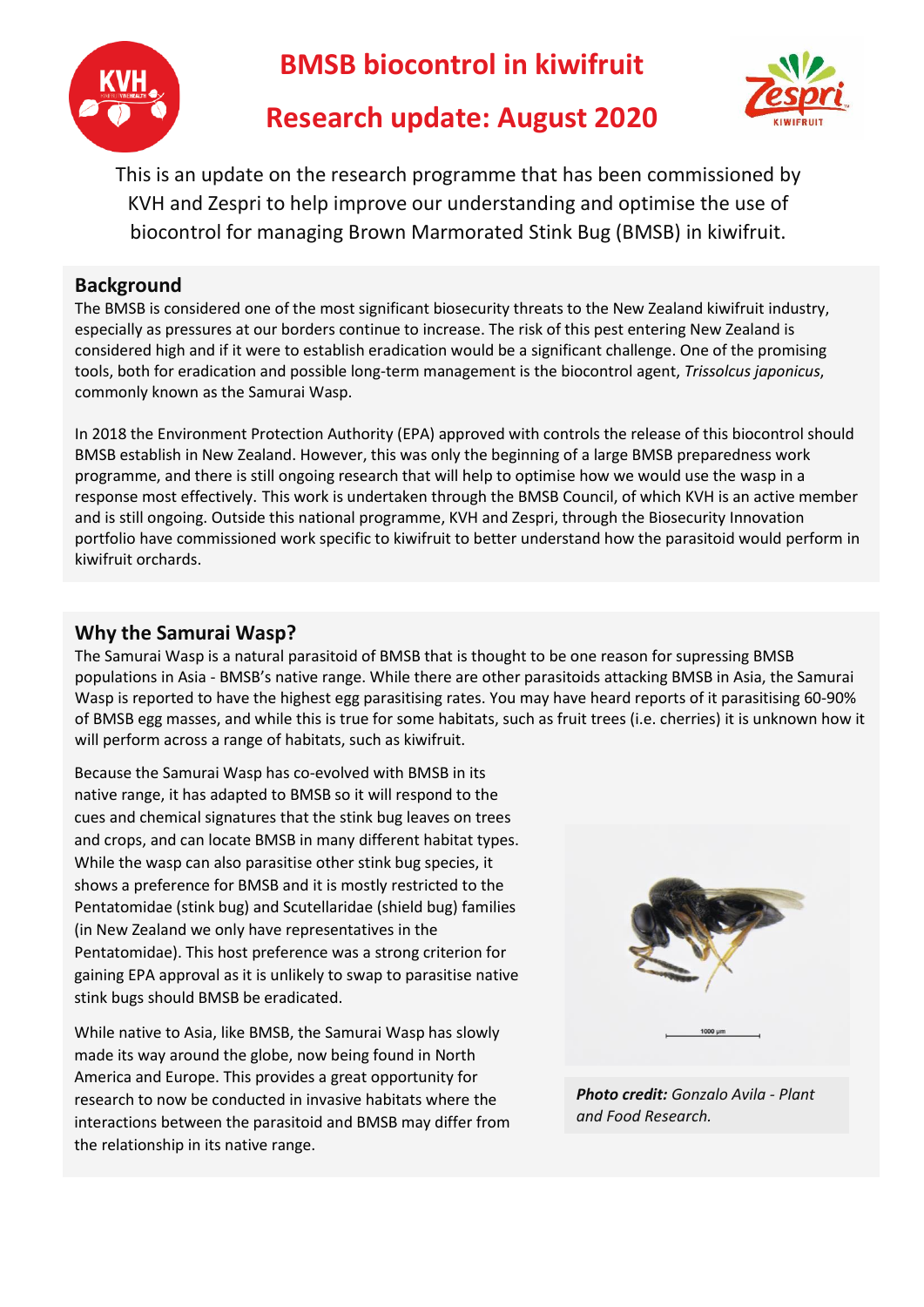## **Research**

While there is a large programme of work on biocontrol for BMSB at a national level, much of this research has a more generalised scope and is not industry specific. To ensure that we understand the parasitoid interactions in kiwifruit specifically, KVH and Zespri have undertaken a specific program of work to address this gap.

#### *Research in Italy*

KVH/Zespri commissioned a two-year trial in Italy where one of the main objectives was to investigate if there are any potential predators or parasitoids found in kiwifruit that could be useful for biological control of BMSB. The identification of potential predators and parasitoids was consistent across both years, but unfortunately did not show a high level of promise for control. Spiders, earwigs, ants, tachinid flies and *Anastasus bifasciatus* (an egg parasitoid) were those found. The Samurai Wasp is not native to Italy and is only present in small numbers currently, however a rearing and release programme was started earlier this year in northern Italy.

 *Anastasus bifasciatus* was the most promising find in Italy as this parasitoid was observed emerging from collected egg masses, highlighting that it can develop on BMSB eggs. *Anastasus bifasciatus* is native to Europe (not present in New Zealand) and is a proven BMSB egg parasitoid but parasitism rates are significantly lower than its Asian counterparts (i.e. the Samurai Wasp) with around 20% parasitism reported. Early research in Switzerland (not KVH commissioned) was undertaken to investigate host preference of this species, and it was found to be highly polyphagous (i.e. parasitises a number insects in different orders) which would make it an unlikely option for approval in New Zealand.



*Image above: From left: Parasitised BMSB egg mass; eggs from which parasitoids have emerged; an adult of Anastatus spp (Ref: Francati, S., Dindo, ML. (2020). BS1821: The interaction between kiwifruit and BMSB lifecycle and potential parasitoid and predator control).* 

#### *Research in China*

As part of a bigger project, KVH and Zespri have commissioned trials to be undertaken in China to better understand parasitoid abundance and diversity in kiwifruit as well as optimising our knowledge around release numbers, timing and frequency of the Samurai Wasp in kiwifruit. The parasitoid surveys are expected to be conducted across three years, and we have just finished the second year of trials as reported below.

New knowledge on parasitoid abundance/diversity within kiwifruit orchards will help improve biological control options for BMSB in New Zealand. Also, developing optimum release strategies (i.e. parasitoid numbers to release, timing and frequency) is essential for the success of a biocontrol programme. Therefore, it is key to conduct research to develop optimum release strategies of Samurai Wasp in kiwifruit orchards, as this will help to maximise biological control effects in the field. These parasitoid surveys are expected to be conducted over three years, and we have just finished the second year of trials.

Results from the trial highlight that there were four different egg parasitoids emerging from sentinel BMSB egg masses in China. This included the Samurai Wasp, which was the dominant species, but closely followed by a similar wasp, *Trissolcus cultratus* and then significantly smaller numbers of *Anastatus sp* and *Acroclisoides sp.*  Another interesting result was that parasitism rates in-field using sentinel egg masses was much lower than has been reported previously. The report highlights that parasitism rates vary across seasons and regions. Conventional orchards had lower parasitism than organic orchards which is possibly due to the different orchard management systems, where the conventional spray programme could also be impacting parasitoid abundance.